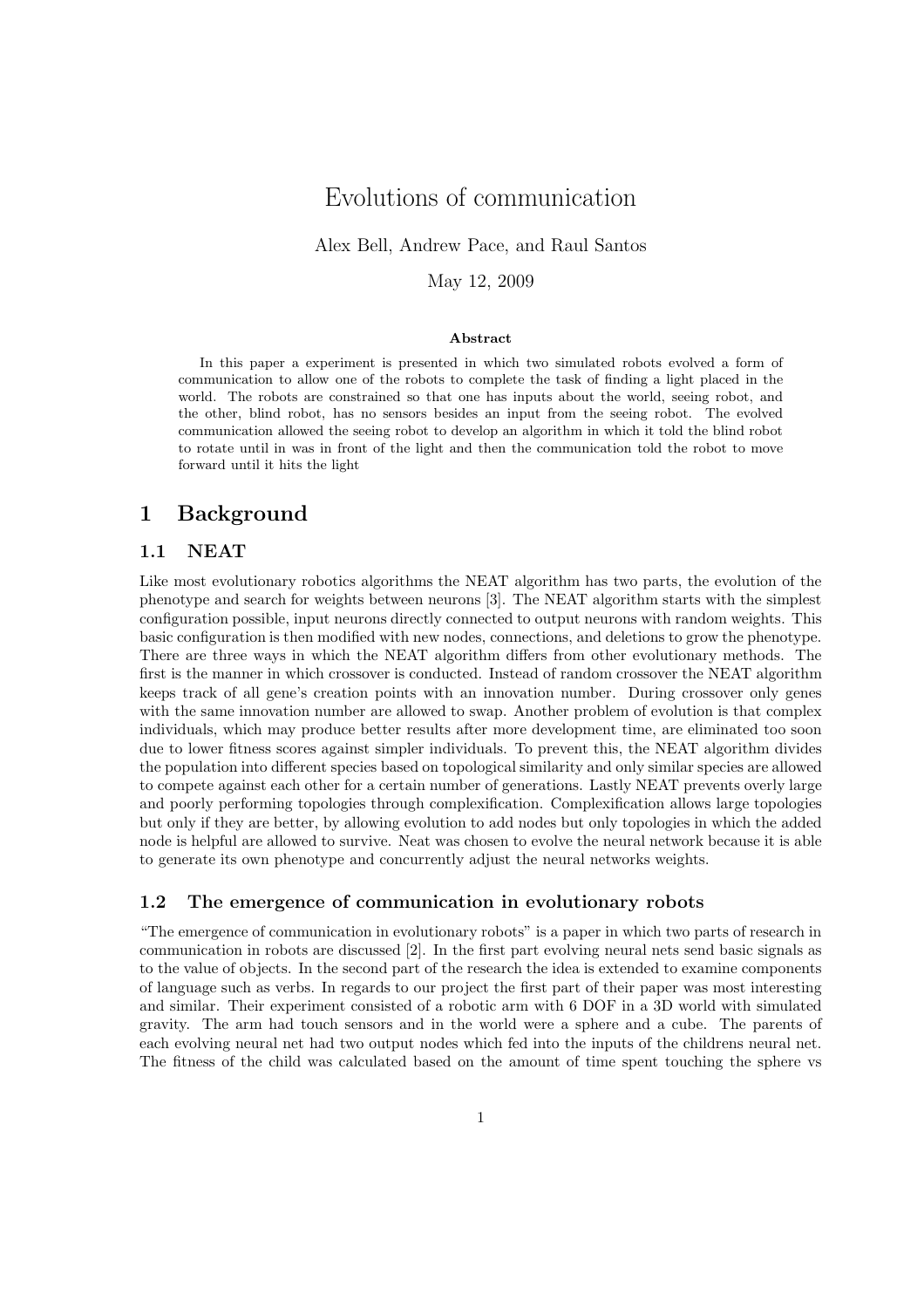touching the cube. The interesting part was that the parent received no fitness for the childrens action. Only the child received fitness. But because of the evolutionary process only children who outputted correct values to their children would continue after a few generations. In the paper the robots were able to evolve a form of communication. The interesting question posed and answered in the paper was whether or not the communities that evolved communication were better off. Some robots evolved simply to poke around and if they found the cube stay away from it. In the paper they found that indeed communication did mean a more fit population. In our case we did not consider this point because it is obvious as we have set it up that the blind robot will never find the light, other than randomly, without communication. This paper however posses the interesting idea of perhaps giving the blind robot light sensors and determining whether communication in fact creates a fitter population.

#### 1.3 The emergence of language in an evolving population of neural networks

In the paper "The emergence of Language in an evolving population of neural networks," a world is created in which evolving neural nets roam among ten healthy and ten poisonous mushrooms [1]. Each net has the ability to output a one or zero to the other nets. The individual fitness is calculated for each net depending on the number of healthy and poisonous mushrooms eaten. The interesting point about this paper was that there was no evolutionary pressure for the individual robots to communicate. In that they did not receive any increase in fitness for correct outputs. However the paper notes that a language of identifying mushrooms as good or bad did evolve and more impressively it was able to increase the performance of the robots so that communicating improve the general fitness of the population. In regards to our robot we thought it would be required for us to give the same fitness for both robots depending on the eating results of the blind robot. This may not have been necessary. In fact it may have been better if in stead we had somehow correlated the fitness function of the blind robot with how well it adopted to the outputs from the seeing robot instead of how many lights it ate. In this way we might have isolated exactly what we wanted which was for the seeing robot to guide the blind robot to the light. The example in the paper was different in that their robots hadthe same brain and the same task, however the interesting points suggested ways in which we could change our approach to the problem.

# 2 Experimental Procedure

The world used in this experiment consisted of two robots and one light, as shown in Figure 1. One robot, referred to as the blind robot and colored blue, had only one input node and two output nodes. The input nodes was the communication link between the two robots. The output nodes where linked to the blind robot's left and right motors. The other robot, referred to as the seeing robot and colored red, had three inputs and one output. The three inputs consisted of, the distance from the blind robot to the light, the cosine of the angle from the blind robot to the light, and the sine of this same angle. The only output from the seeing robot was the communication link to the blind robot, whatever value the output node had was passed to the input node of the blind robot.

Both robots were controlled using genomes coevolved through the use of NEAT. The NEAT program used in this paper had been modified to allow for simultaneous coeveolution of two separate agents. The modification set the current generation to evolve with the best genome from the previous generation of the other brain. For example, if two robots A and B are coevolving, and robot A is on generation 25, then it uses the best genome from generation 24 of robot B. A hall of fame was not implemented in this experiment because for each generation, its evolution affects the communication. Even if one generation may have a more effective communication, if the two robots had not evolved to associate the same meaning to the numbers, the trial would fail. In order to begin the coevolution,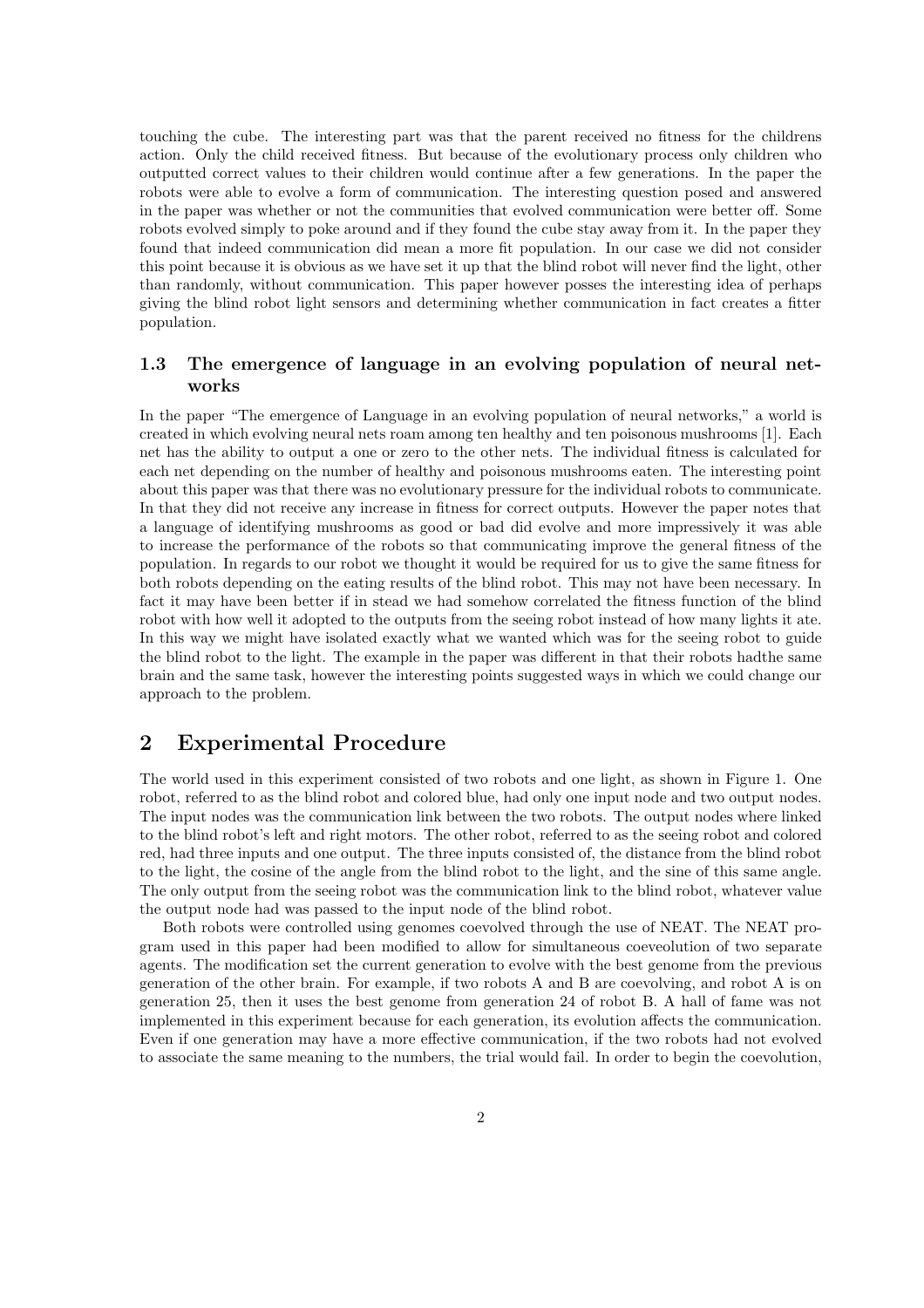

Figure 1: The world used throughout the experiment. The seeing robot is red and the blind robot is blue.

a random genome was initialized for both the seeing and the blind robots, so that in each generation 0 there was a genome for the other robot's brain.

In order to use NEAT, or any variant of a genetic algorithm, a fitness function needs to be defined. If the blind robot moved closer to the light in a given time step, then the score was increased by one. If the blind robot moved away, the genome's score was decreased by one. The purpose of this was to encourage movement towards the light without requiring the blind robot to randomly pass over it. The key aspect of the fitness function was increasing the score of the genome by 1000 whenever the blind robot passed over the light.

A trial of a genome would run as follows. First, the program would determine the distance from the robot to the light. Then the program determines the angle the robot needs to orientate itself towards the light. The value of the distance, and the sine and cosine of the angle are then set as input to the seeing robot. The output from the seeing robot is then passed, by the program, to the sole input of the blind robot. The output from the blind robot's neural net was then used to control the left and the right motors. If the blind robot ran over the light, the light was then randomly positioned elsewhere in the room.

### 3 Results

After the evolution was finished, four trials were made using the best chromosome in each generation. The fitness values of those trials are recorded in Figure 2. The last column indicates the average of the four trials. There number of trials was decided taking into consideration the amount of time that it took to run them, and the usefulness to normalize random behavior. The data indicates that generation 29 was able to achieve the highest average. Figure 3 plots the trial averages of the 40 generations.

#### 4 Discussion

This section explores how the language evolved between the two robots over time. The example outputs presented below are for only one trial however it is illustrative of the majority of trials.

At generation 2 a trial is mapped in Figure 4 with the inputs to the seeing robot, which translate into the blind robots movements, over the length of the trial. In generation two the seeing robot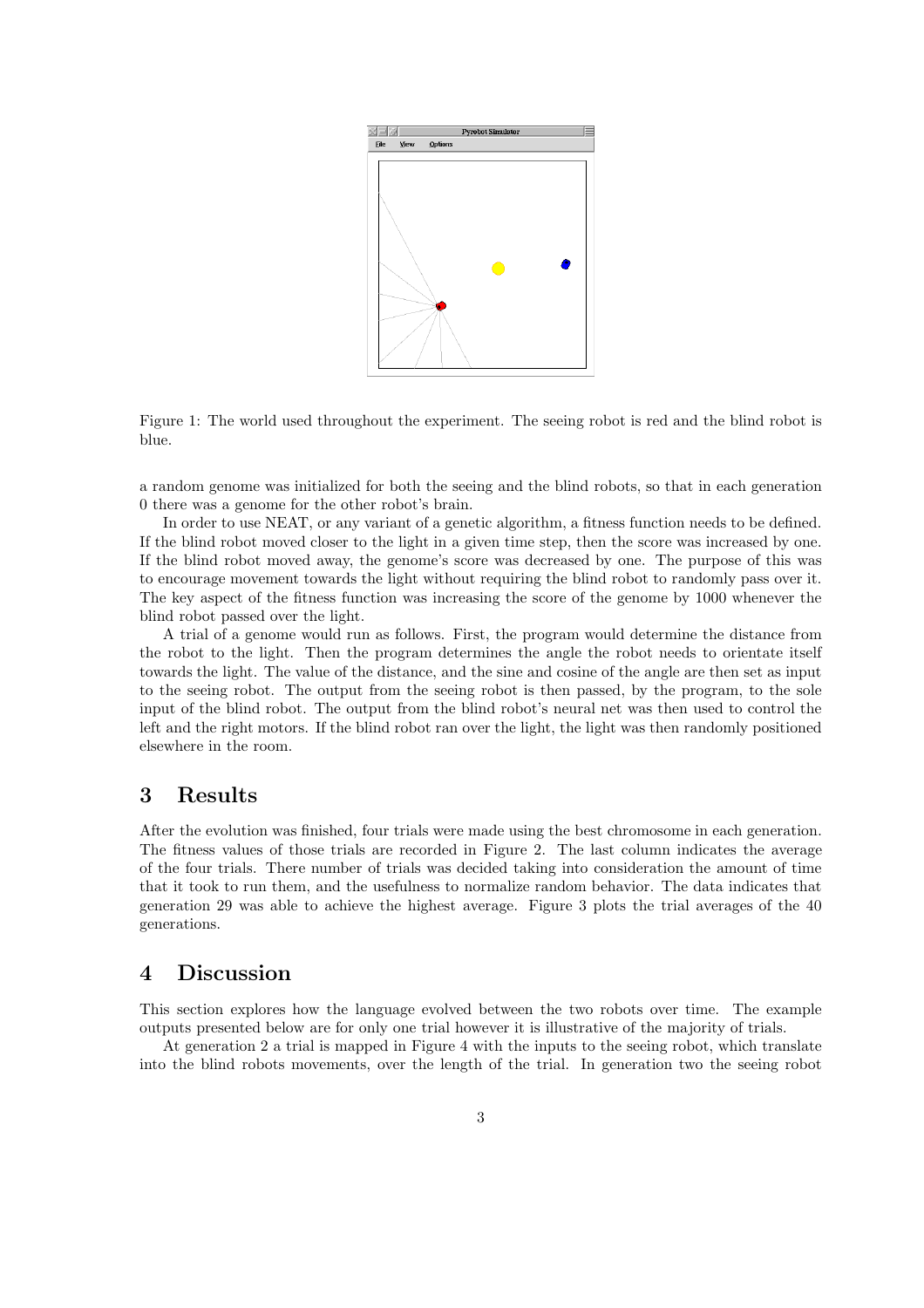| Generation #              | <b>Fitness</b> |         |                |         |                 |
|---------------------------|----------------|---------|----------------|---------|-----------------|
|                           | Trial 1        | Trial 2 | Trial 3        | Trial 4 | Average         |
| Generation 0              | 0              | 0       | 2              | 9       | 2.75            |
| Generation 1              | 15             | 15      | $\overline{7}$ | 7       | $\overline{11}$ |
| Generation 2              | 933            | 18      | 18             | 18      | 246.75          |
| Generation 3              | 1              | 2005    | 921            | 0       | 731.75          |
| Generation $\overline{4}$ | 2              | 69      | 10             | 0       | 20.25           |
| <b>Generation 5</b>       | 6095           | 6139    | 7048           | 9065    | 7086.75         |
| Generation 6              | 5007           | 7013    | 6956           | 6939    | 6478.75         |
| Generation 7              | 6160           | 5107    | 7155           | 8175    | 6649.25         |
| Generation 8              | 4109           | 2061    | 4095           | 2034    | 3074.75         |
| Generation 9              | 6278           | 6238    | 4181           | 4119    | 5204            |
| Generation 10             | 11182          | 11166   | 5109           | 8117    | 8893.5          |
| <b>Generation 11</b>      | 8088           | 11165   | 11194          | 13205   | 10913           |
| Generation 12             | 6124           | 9181    | 2073           | 3023    | 5100.25         |
| <b>Generation 13</b>      | 5988           | 2975    | 9123           | 1003    | 4772.25         |
| Generation 14             | 8216           | 4071    | 6181           | 9107    | 6893.75         |
| <b>Generation 15</b>      | 11156          | 12135   | 7100           | 13052   | 10860.75        |
| Generation 16             | 11061          | 6076    | 6070           | 7032    | 7559.75         |
| Generation 17             | 10009          | 8121    | 10061          | 4030    | 8055.25         |
| Generation 18             | 11281          | 5080    | 7087           | 7155    | 7650.75         |
| <b>Generation 19</b>      | 9217           | 11199   | 18202          | 4079    | 10674.25        |
| Generation 20             | 11317          | 9197    | 8251           | 10172   | 9734.25         |
| <b>Generation 21</b>      | 8100           | 2912    | 5057           | 15123   | 7798            |
| Generation 22             | 4117           | 6058    | 4074           | 19      | 3567            |
| <b>Generation 23</b>      | 9160           | 6169    | 11240          | 16173   | 10685.5         |
| Generation 24             | 8095           | 4115    | 7159           | 3053    | 5605.5          |
| <b>Generation 25</b>      | 11179          | 14244   | 5085           | 14139   | 11161.75        |
| Generation 26             | 10156          | 8194    | 11300          | 16230   | 11470           |
| <b>Generation 27</b>      | 5233           | 10218   | 12251          | 11238   | 9735            |
| Generation 28             | 9191           | 13340   | 10235          | 10204   | 10742.5         |
| <b>Generation 29</b>      | 12252          | 9192    | 16199          | 18331   | 13993.5         |
| Generation 30             | 7255           | 3155    | 7236           | 5139    | 5696.25         |
| <b>Generation 31</b>      | 7074           | 17285   | 14250          | 6129    | 11184.5         |
| <b>Generation 32</b>      | 8239           | 13276   | 17288          | 13191   | 12998.5         |
| <b>Generation 33</b>      | 12384          | 6124    | 11279          | 8147    | 9483.5          |
| Generation 34             | 6057           | 10204   | 7149           | 17239   | 10162.25        |
| <b>Generation 35</b>      | 9198           | 5118    | 5122           | 11140   | 7644.5          |
| Generation 36             | 12334          | 7230    | 7196           | 18201   | 11240.25        |
| <b>Generation 37</b>      | 12221          | 10167   | 12304          | 20324   | 13754           |
| Generation 38             | 10209          | 10147   | 10192          | 17226   | 11943.5         |
| <b>Generation 39</b>      | 5166           | 9187    | 6145           | 12149   | 8161.75         |

Figure 2: Fitness of the Best Individual in the Generation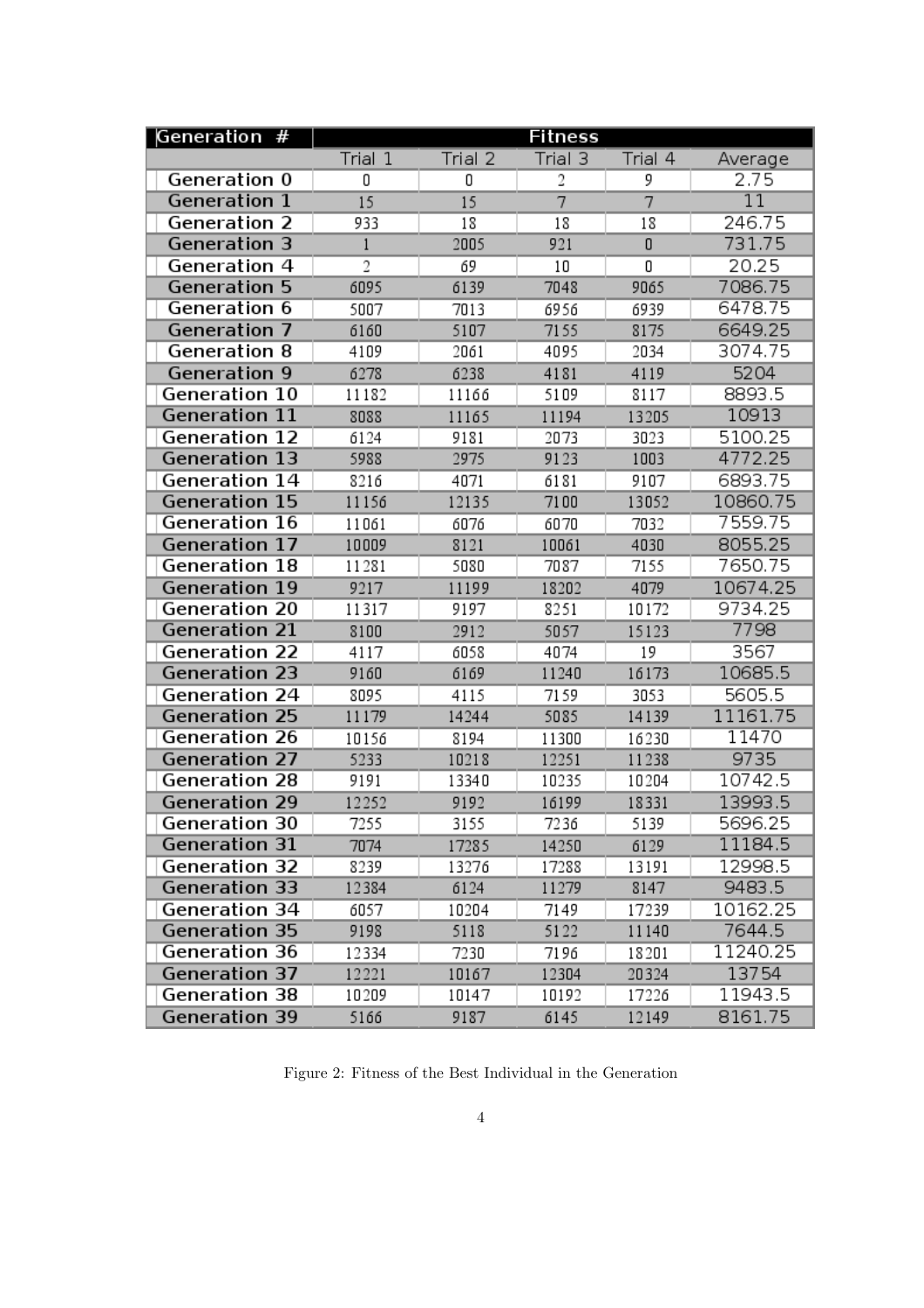

Figure 3: Fitness of the Best Individual in the Generation



Figure 4: Generation 2

outputted a value of -1 for the entirety of the trial with no variation. The blind robot turned right in a constant radius circle for the entire length of the test. It is important to note however that the turn was to the right. This will be important in subsequent tests.

The graph of generation 5 is shown in Figure 5. While the graph looks very complicated it is simply a pattern which is repeated. The robots start in the ends of the straight section, for instance rotation 1.5 and distance 3.7. The robot rotates in place until a certain point,  $-2.5$  rotation and 3.5 distance. At this point the robot travels straight towards the robot and the rotation angle appears to stay approximately the same with the distance decreasing. Throughout the trials the seeing robot is outputting one of three values, either a  $1, -5$ , or  $-1$ . In the case of of 1 the robot goes straight,  $-5$ the robot takes a sharp right, and -1 a medium right turn. However there are large sections of the graph which are hard to decipher due to the large number of points close together. The action the robots are taking as they near the light is causing the mass of points. The pattern which happens is the robot turns in place,  $-5$ , until it is almost facing the light. Then it advances and periodically adjusts course by alternating between a medium right, -1, and straight,1. This alternating produces the zig zagging motion. However the motion is ineffective because it causes the robot to spend many steps zig zagging very close to the light.

The graph of generation 25 is shown in Figure 6. In it is evident the same pattern of turning in place until a certain point and then advancing. However there is no zig zagging present in the robots motion. This is confirmed by examining the output of the seeing robot which has only two outputs -1,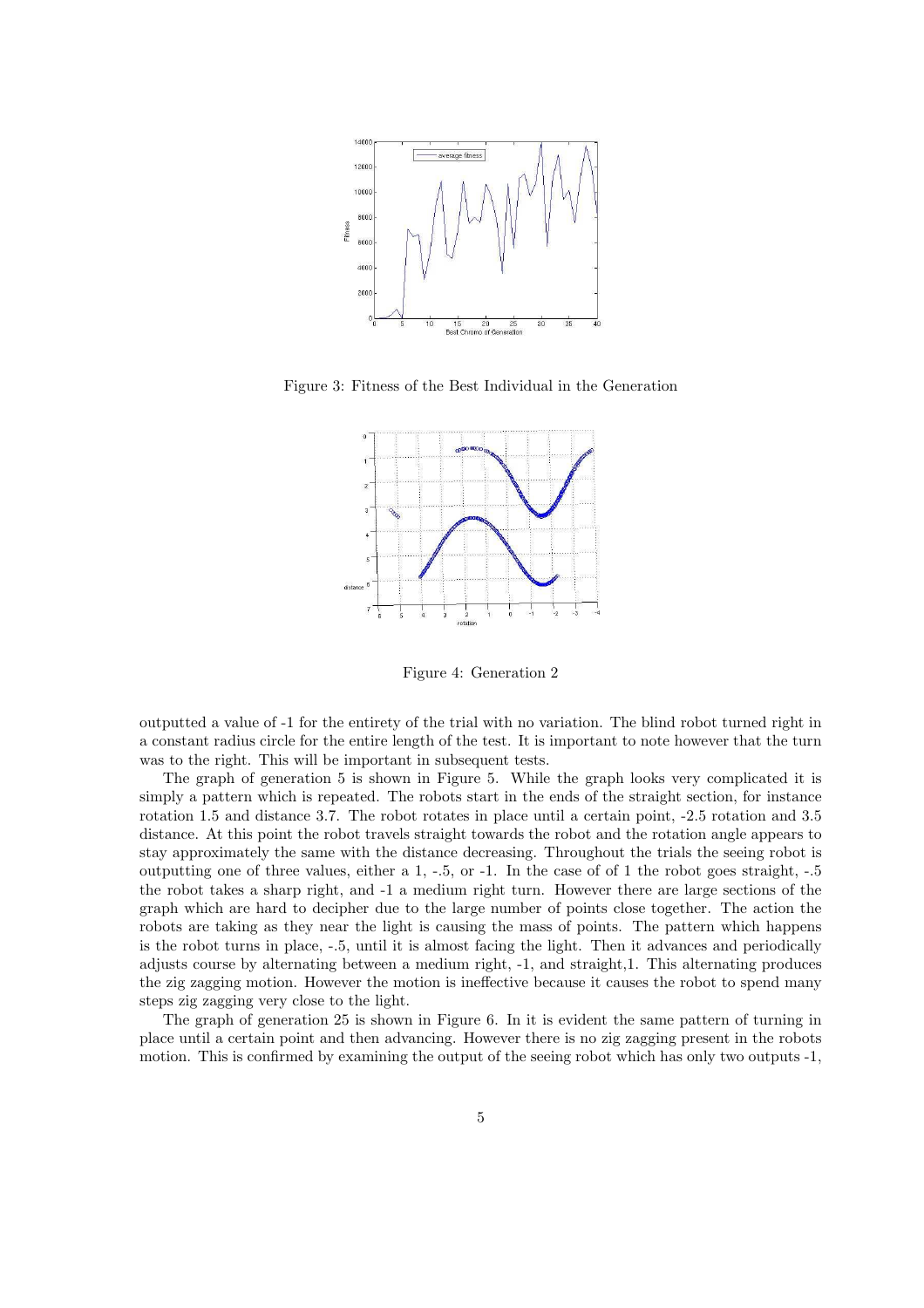

Figure 5: Generation 5



Figure 6: Generation 25

which is a hard right turn, and 1, which is travel forward. The results are much better than generation 5, the robot turns until is facing the robot and then travels straight right to it. There is no need for correction and none is taken. The robot reaches the target faster than does generation 5.

In the previous three graphs the language is shown evolving. At first there is no language designed to achieve the goal. However there is agreement or conjunction in action and signal because only one output is sent, -1, and only one action is taken, turn right. Interestingly by generation 5 when the robots are achieving the task they are building upon the agreement achieved in generation 2 that is, -1 means turn right. In generation 5 the robots have achieved the task however the method is much more complicated then it has to be and therefore does not work as well. Lastly the final example, generation 25, shows the language which is the last developed and is never replaced in subsequent generations.

The interesting characteristic of the language evolution is that the language appears as if a more complicated language is evolved first before the simpler language. From an adaptive robotics point it is expected that the evolution technique will find the simplest method possible. In addition in adaptive techniques care must be taken, through speciation, to give more complicated genotype a chance to evolve. Hence more complicated techniques are expected to evolve slower and require more time to reach good operation. However in this example we see a simple solution evolve after the more complex. We believe this is due to the communication required. The added necessity of communication we feel added another variable which prevented the simplest solution from being developed first. Because